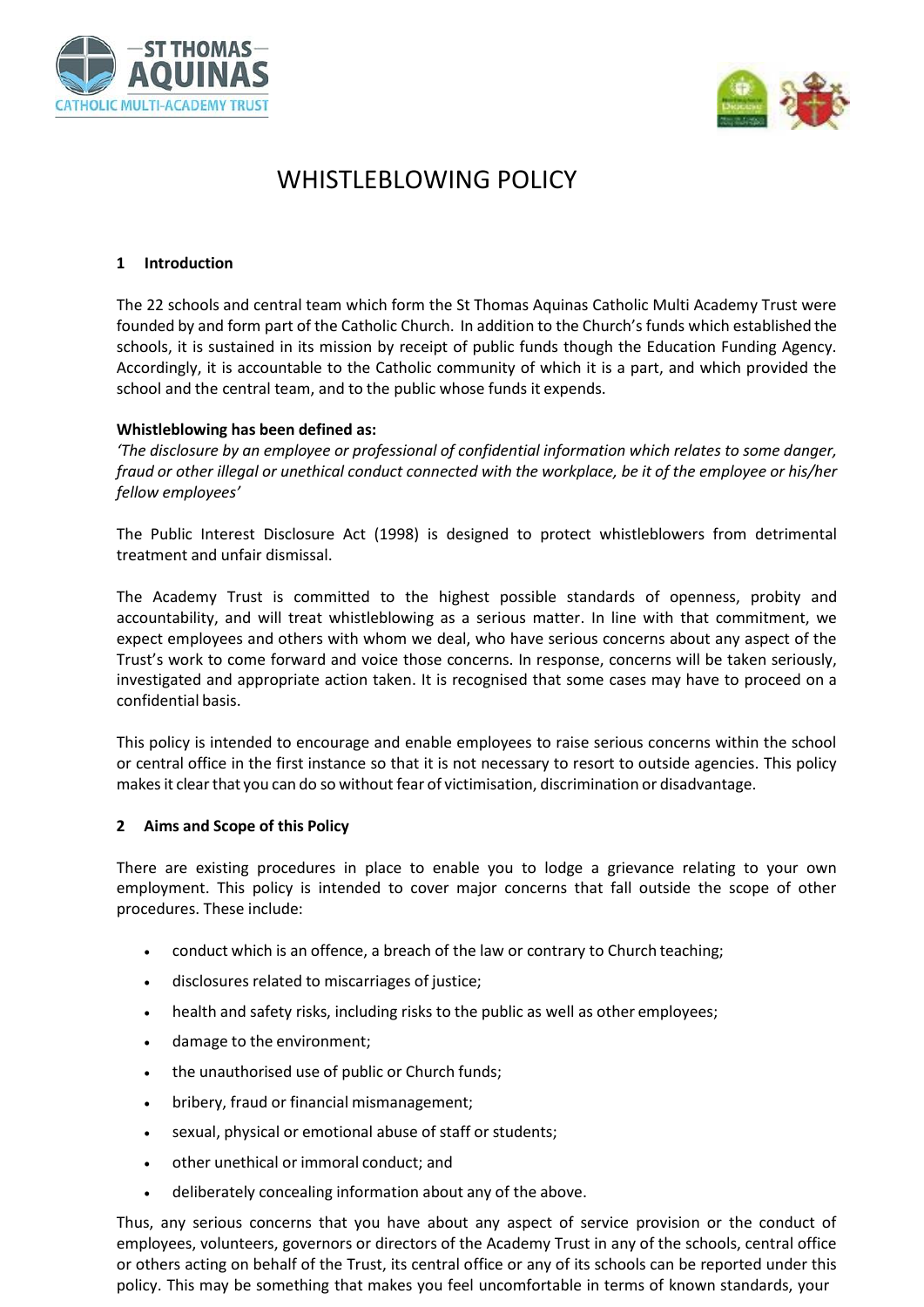experience or the values, beliefs and standards to which the school subscribes; is against the Academy Trust instrument of government or policies; falls below established standards of practice; or amounts to improper conduct.

## **3 Safeguards**

The Academy Trust will not tolerate any harassment or victimisation (including informal pressures) and will take appropriate action to protect you when you raise a concern in good faith.

Any investigation into allegations of potential malpractice will not influence you or be influenced by any disciplinary or redundancy procedures that might affect you.

# **4 Confidentiality**

All concerns will be treated in confidence and every effort will be made not to reveal your identity if you so wish. However, investigation into the concern could reveal the source of the information; and statements could be required from you as part of the evidence, which would be seen by all parties involved. At the appropriate time, you may need to come forward as a witness. You also have a duty to observe this confidentiality.

## **5 Anonymous Allegations**

You are encouraged to put your name to your allegation wherever possible. Concerns expressed anonymously are much less powerful but will be considered at the discretion of the Academy Trust, especially concerns relating to the welfare of children. In exercising this discretion, the factors to be taken into account will include:

- ❑ the seriousness of the issue raised;
- ❑ the credibility of the concern and
- ❑ the likelihood of confirming the allegation from attributable sources.

## **6 Untrue and Malicious/Vexatious Allegations**

If you make an allegation in good faith, but it is not confirmed by the investigation, no action will be taken against you. If, however, you make an allegation frivolously, maliciously, or for personal gain, disciplinary action may be taken against you.

## **7 How to Raise a Concern**

If you reasonably believe that you have discovered serious malpractice within the Academy Trust, its central office or any of its schools, you should ideally raise these concerns with your line manager. However, if, for whatever reason this is not possible or appropriate, you should contact the CEO if you are in the central team or the Head Teacher if you are in a school.

You will be given the opportunity to discuss your suspicions and an appropriate person will be designated as investigating officer, who will arrange for an investigation to take place.

If you suspect that the Head Teacher may be involved in the malpractice, then you should contact the CEO. If your concern is about the CEO, then you should raise this with the Chair of the Trust. If you also suspect involvement by the Chair of the Trust, then you should contact the Diocesan Director of Education. If you have concerns about how child protection issues are being handled in your own or another organisation, you should contact the NSPCC Whistleblowing Helpline.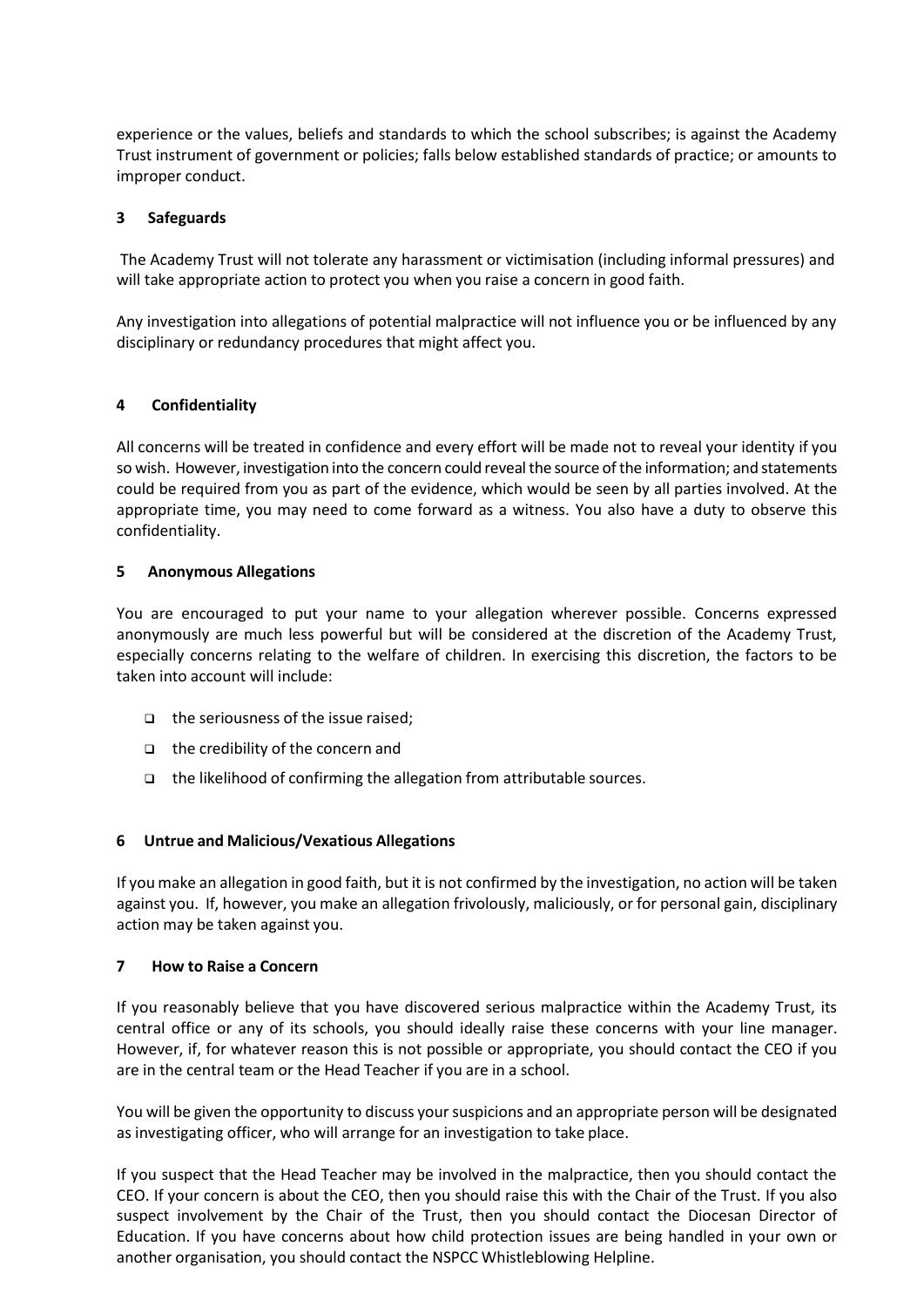Within ten working days of your initial meeting, the investigating officer will write to confirm the details of your concern and that an investigation will take place. Throughout the investigation, you will be kept informed of progress and you will normally be advised of the eventual outcome, subject to third party rights. All correspondence will be addressed to your home. If a meeting is needed, it may be arranged off site if you wish, and a union representative or a friend may accompany you. Although records will need to be kept as the enquiries progress, these will be of an anonymous nature.

There can be no prescribed time limits for completion of the investigative process, but it will obviously be in the interests of all concerned if the issue is resolved without delay.

If you have any complaint about the way in which the investigation is being handled, then you should raise this with the designated investigating officer in the first instance. If the complaint remains unresolved then you may contact the Diocesan Director of Education with your concerns.

When the investigation is complete a report will be presented to the board of directors which will decide upon the appropriate course of action. Subject to any relevant legal constraints, you will be informed of the action to be taken. If you do not agree with the outcome then you will have seven days in which to make your concerns known to the board of directors, via the Chair of the Trust or the Diocesan Director of Education. If you remain dissatisfied with the response from the board of directors or the governing body, then you may consider contacting the Secretary of State for Education, who has the power to intervene if the board of directors appears to be acting unreasonably. You should be aware, however, that this course of action could have serious implications for the Academy trust and/orschools.

At no stage should you contact the media without the written permission of the Chair of the Board of Directors. Such action would be a breach of confidentiality and could result in disciplinary proceedings against you.

## **8 List of Contacts**

Chair of the St Thomas Aquinas Catholic Academy Trust: Sarah Noon Office for correspondence: Unit 5 Charnwood Edge Business Park Syston Road Cossington LE7 4UZ Email: [SNoon@aquinas-cmat.org](mailto:SNoon@aquinas-cmat.org)

CEO of the St Thomas Aquinas Catholic Academy Trust: Neil Lockyer Office for correspondence: Unit 5 Charnwood Edge Business Park Syston Road Cossington LE7 4UZ Email: Email: [JBanks@aquinas-cmat.org](mailto:JBanks@aquinas-cmat.org) (PA)

Director of Education: Peter Giorgio Secretary of State for Education Diocesan Education Service Department for Education Diocesan Centre 2 St Paul's Place Mornington Crescent 125 Norfolk Street Derby DE22 4BD Sheffield Email: [Julie.Sweeney@nottingham-des.org](mailto:Julie.Sweeney@nottingham-des.org) (PA) S1 2FJ